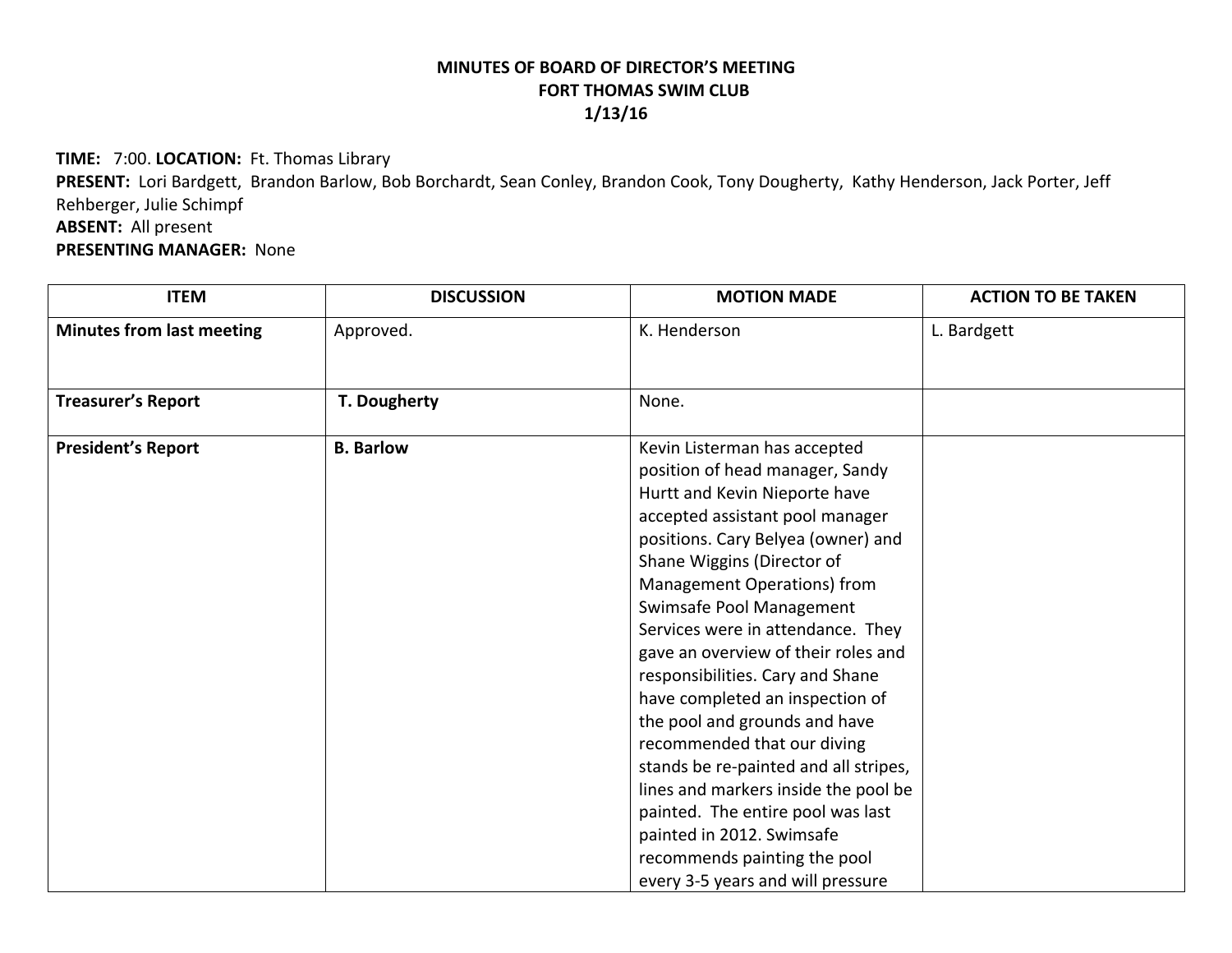|  | wash and acid wash every spring.       |  |
|--|----------------------------------------|--|
|  | Swimsafe will drain the pool each      |  |
|  | year leaving the diving well partially |  |
|  | filled. This is best practice for      |  |
|  | maintenance and longevity of the       |  |
|  | pool, and eliminates the need for a    |  |
|  | pool cover. The cost of a pool cover   |  |
|  | is estimated at \$12-15K. Shane will   |  |
|  | put pressure on the filter tank to     |  |
|  | test it's durability, and provide      |  |
|  | options and estimates to replace       |  |
|  | tanks in the future. This will take    |  |
|  | place in early spring, to allow time - |  |
|  | in the event $-$ that they need        |  |
|  | replaced before the pool opens for     |  |
|  | the season. An exhaust fan will be     |  |
|  | installed in the filter room to reduce |  |
|  | further rusting of tanks. A new        |  |
|  | position - concession manager -        |  |
|  | will be filled to schedule concession  |  |
|  | workers, place orders and stock        |  |
|  | supplies. This position will report to |  |
|  | Maggie Devlin, who oversees all of     |  |
|  | Swimsafe's managed pools. Most         |  |
|  | concessions are purchased and          |  |
|  | delivered to the pool from Sam's       |  |
|  | and Gold Medal. Kevin Listerman        |  |
|  | will be responsible for scheduling     |  |
|  | assistant managers, front gate         |  |
|  | employees and life guards. Kevin       |  |
|  | will have 24/7 access to a field       |  |
|  | supervisor for any questions or        |  |
|  | problems that may arise. Swimsafe      |  |
|  | will provide daily inspections of      |  |
|  | pool and grounds and complete all      |  |
|  | hiring and training.                   |  |
|  |                                        |  |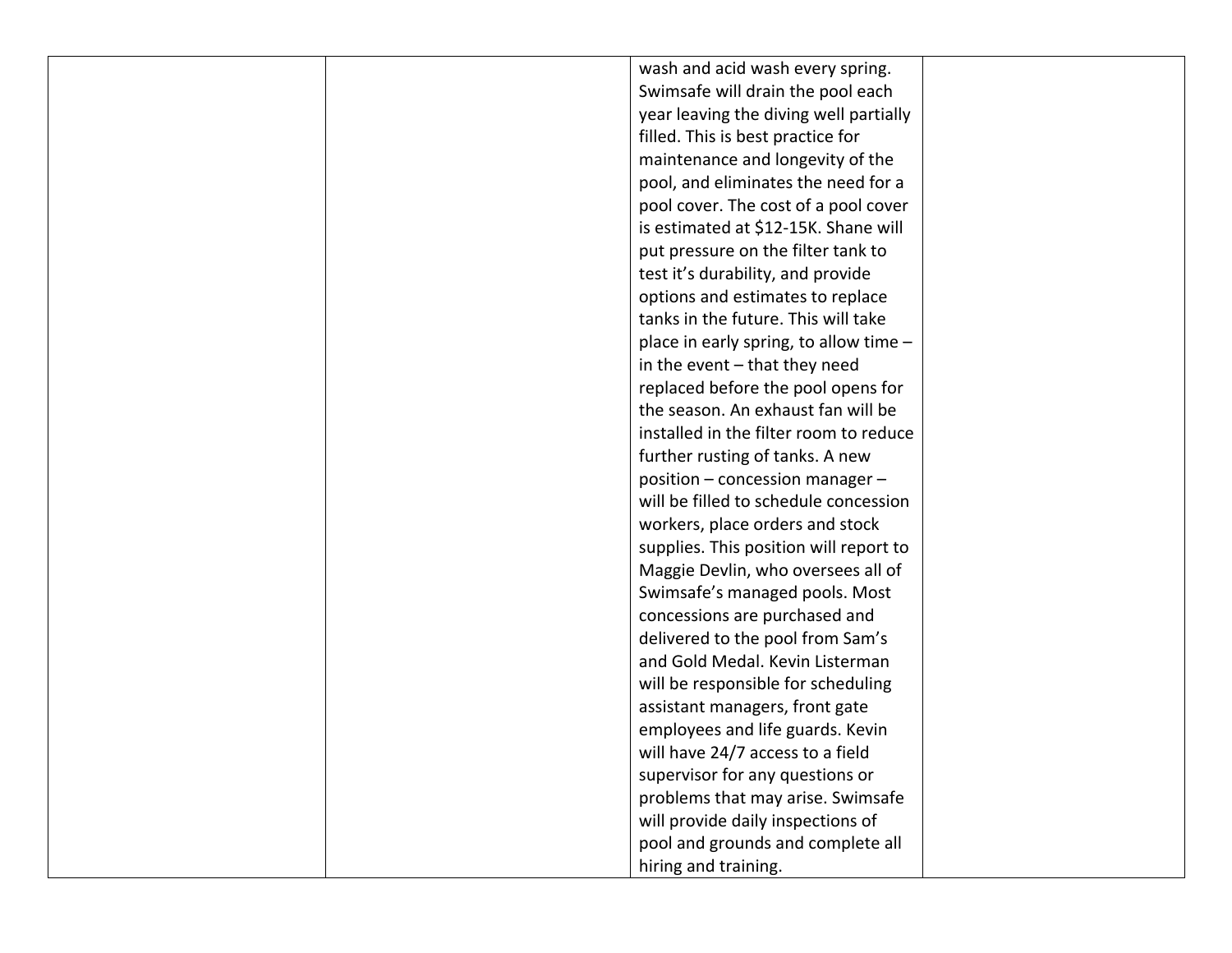| <b>Manager's Report</b> | None.                          |                                                                                                                                                                                                                                                                                  |  |
|-------------------------|--------------------------------|----------------------------------------------------------------------------------------------------------------------------------------------------------------------------------------------------------------------------------------------------------------------------------|--|
| <b>Pool and Grounds</b> | <b>B. Cook &amp; S. Conley</b> | Jerry Wissman - Ft. Thomas schools<br>assured FTSC that the debris on the<br>hillside (behind Moyer) will be<br>cleared by opening day.<br>Sean will meet with Shane Wiggins<br>to go over FTSC "to-do-list" and<br>discuss filter replacement, holding<br>tank and SD#1 issues. |  |
| <b>Swim and Dive</b>    | <b>B. Cook</b>                 | Searching for new diving coach.<br>Mandy has accepted position at<br>OSU. A few possibilities were<br>mentioned and Brandon C. Will<br>begin the search.                                                                                                                         |  |
| Membership              | L. Bardgett                    | 1 certificate was turned in this<br>month.                                                                                                                                                                                                                                       |  |
| <b>Activities</b>       | K. Henderson                   | Discussion of when and who will get<br>the liquor license for the Ladies'<br>Luncheon.                                                                                                                                                                                           |  |
| <b>Old Business</b>     |                                | Retrieve keys from previous<br>management.<br>Discussion of presentation at<br>annual dinner.<br>Discussion of alumni pass continued<br>and will be discussed further at<br>$2/9/16$ meeting.<br>Discussion of use of One Call and<br>Team Wall.                                 |  |
| <b>New Business</b>     |                                | Discussion of guest pass fee<br>increase. Will discuss further at<br>$2/9/16$ meeting.<br>B. Barlow would like to include a<br>letter in the annual packet,<br>especially this year explaining our                                                                               |  |